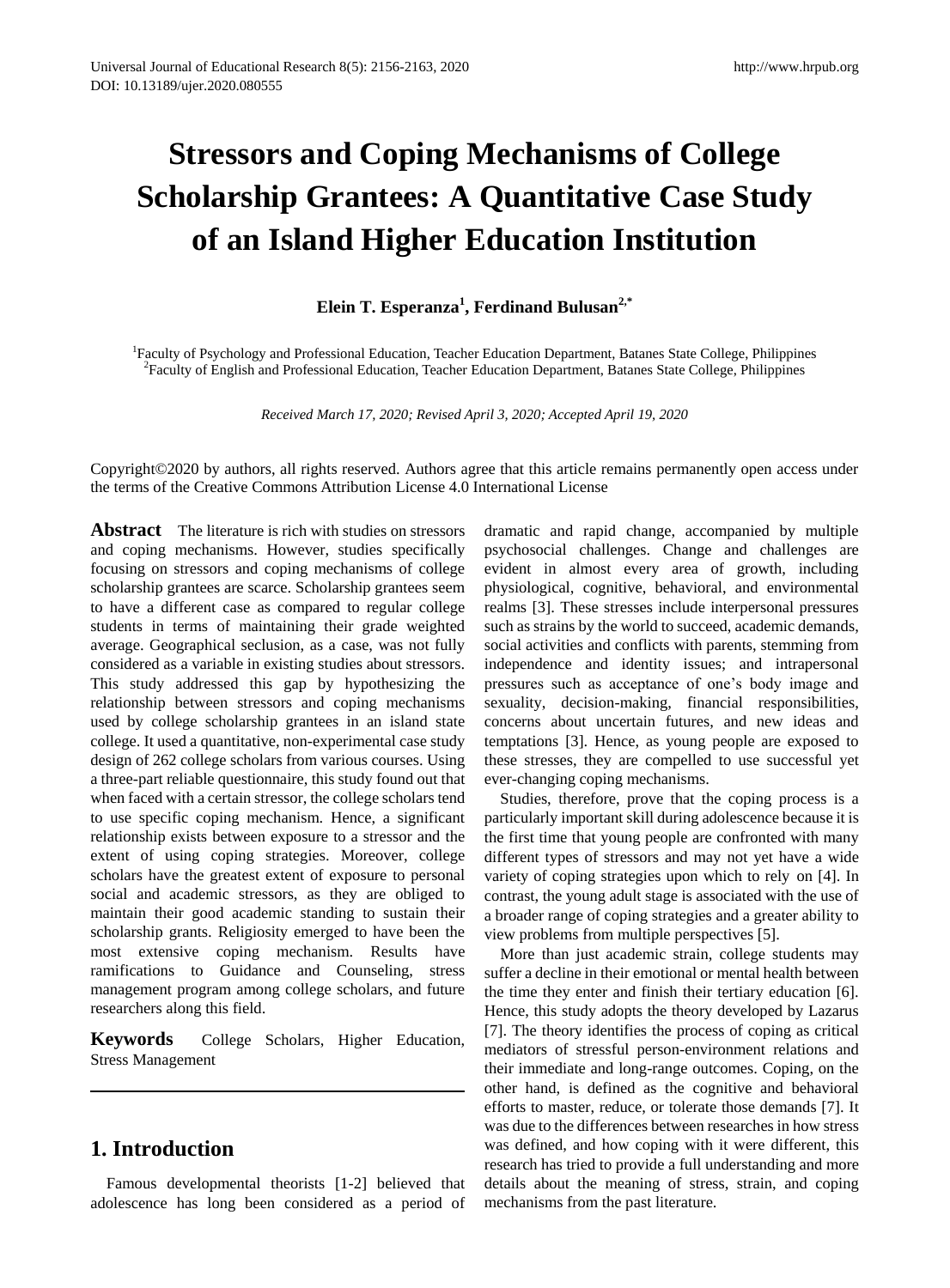According to Lazarus and Folkman [8], problem-focused coping includes confrontative coping, plan full problem-solving, and seeking social support. Whereas, emotion-focused coping includes self-control, distancing, positive appraisal, accepting responsibility, and escape or avoidance. Moreover, according to Carver and Weintraub [9], problem-focused coping includes active coping, planning, restraint coping, seeking social support for instrumental reasons, and suppression of competing activities. Whereas, emotion-focused coping are positive reinterpretation and growth, religion, humor, acceptance, and seeking social support for emotional reasons. Moreover, he added one more model named as dysfunctional coping. Its contents focus on venting of emotions, denial, behavioral disengagement, mental disengagement, and alcohol or drug use.

In the Asian context, Ang and Huan [10] proved that academic stress arising from adolescents' self-expectations and expectations of others (e.g., parents and teachers) is particularly salient. The body of literature is rich with empirical studies about college students who fail to respond successfully to stresses through appropriate coping mechanisms. Such failure results to a latitude of psychosocial problems like poor academic performance [11], anxiety [12], depression [13-15], mental distress [16], eating disorders [17] and alcohol use [18].

However, the literature is scarce about college students who are recipients of the scholarship and financial assistance. Scholarship grantees are more pressured in terms of maintaining their grade weighted average (GWA). The maintenance of the GWA is the prime requirement to sustain their scholarship. Moreover, there is also a paucity of literature conducted on island higher education institutions. Geographic seclusion [19-20] is also found to be an emerging stressor. The case of an island state college is of paramount importance in contributing to the newness of perspective in research.

This study aimed to address the mentioned literature gaps on stressors and coping mechanisms of scholarship grantees in a geographically detached higher education institution. It, specifically, answered the following questions:

- 1. To what extent do the scholarship grantees experience various stressors?
- 2. What is the extent of the use of coping mechanisms among the college scholarship grantees?
- 3. Is there a significant relationship between the scholarship grantees' exposure to stressors and their coping mechanisms?

This study is significant to scholarship funders, higher educational institutions, and guidance counselors. The results of the study are hoped to provide baseline reasons in improving guidelines and emotional student support to the scholarship grantees. Moreover, the results may be used to create stress management interventions for the scholarship grantees, especially those that live in geographically

secluded higher education institutions.

### **2. Materials and Methods**

#### **2.1. Research Design**

This study is a non-experimental case study. Specifically, it made use of a quantitative case study. Yin [21] has argued that whereas survey research relies on statistical generalization, case studies rely on analytical generalization. Thus, the researchers aimed to generalize a particular set of results to some broader theory. In this study of the stressors and coping mechanisms of an island state-owned higher education institution, all characteristics of a case study design were met, namely: specificity, descriptive, inductive, boundaries, and willing participants. Concerning specificity, Marshall and Rossman [22] mentioned that a case study should relate to "specific organization, program or process" (p. 164). With regard to boundaries, Stake [23] stressed that a case study must always have boundaries. He also mentioned that it is important to select cases in which the subjects are willing to participate. In this study, the specific organization and boundaries are chosen in an island state-owned college

#### **2.2. Participants**

Since this research is a quantitative case study, participants were only limited to 262 college scholars of one island state-owned tertiary institution. They were all under the following scholarship programs: Grant-In-Aid-Program, Expanded Scholarship Grant Program for Poverty Alleviation (ESGPPA), Agricultural Competitiveness Enhancement Fund (ACEF), Department of Science and Technology (DOST), Commission on Higher Education Full Merit (CHEd), scholarships for Miss Batanes State College, Supreme Student Council President (SSC), National Commission for Indigenous Peoples (NCIP) and Iskolar ng Bayan. Purposive-stratified sampling technique was employed to arrive at the total sample size. Of the 262 participants, 152 were 15 to 19 years old, and the rest were 20 years old and above. Meaning, most of the participants were teenagers.

#### **2.3. Research Instrument**

The research instrument used in this study was a survey questionnaire with three parts. The first part focused on the participants' personal background; the second part was the stressor questionnaire, while the third part concentrated on the coping mechanisms. The stressor questionnaire was adopted from Nikakul [24], while the coping mechanism questionnaire was adopted from Carver [25]. To suit the context of the participants, the researchers modified the questionnaire. Hence, before its administration, the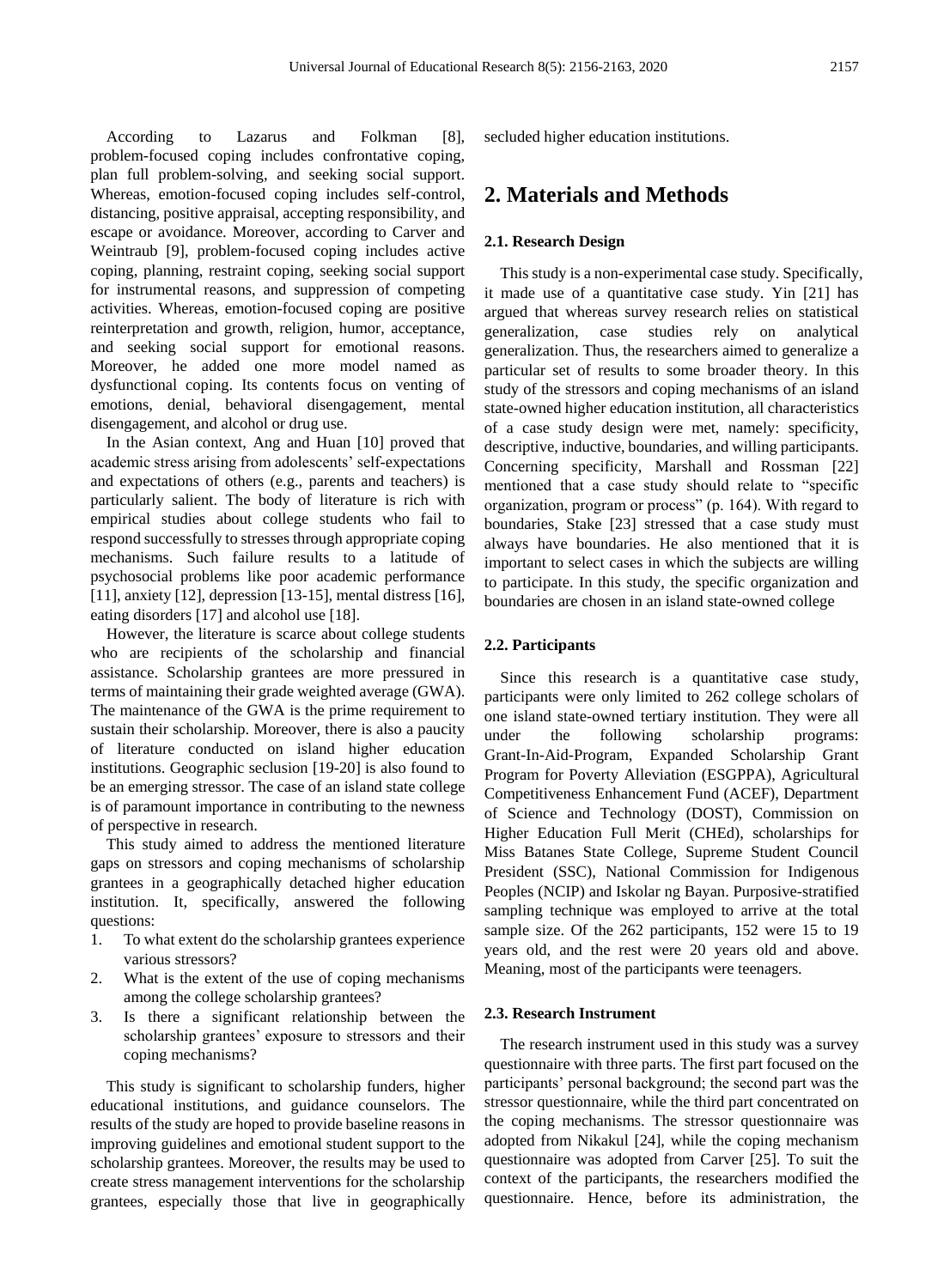questionnaire went through reliability testing by computing its Cronbach alpha [26]. It resulted in .862, interpreted as having "good internal consistency." The scholars who participated in the pilot testing were excluded from the actual data gathering.

In the stressor questionnaire, seven domains were included, namely: personal-social, home and family relations, health and physical conditions, financial, academic, career and leisure. The coping mechanism questionnaire, on the other hand, was categorized into the following scales: positive reinterpretation and growth, mental disengagement, focus on and venting of emotions, use of instrumental social support, active coping, denial, religious coping, humor, behavioral disengagement, restraint, use of emotional support, substance use, acceptance, suppression of competing activities, and planning.

#### **2.4. Data Collection Procedures**

Prior to the administration of the actual questionnaire, the researchers sought permission from the college president. The venue and schedule were set according to availability and convenience of the participants. Before the participants answered each item, the researchers had succinctly discussed the questionnaire and the purpose of the study. That was done to avoid any misinterpretation of an item. There was a 100% response rate.

#### **2.5. Ethical Considerations**

When permission was granted, the researchers discussed the informed consent with the participants. Salient components of the consent included the assurance of confidentiality, the participants' right to withdraw and withhold the data, and the assurance of anonymity [27]. Hence, during the data analysis, profiles of the participants were not known because participant IDs were used.

#### **2.6. Data Analysis**

The collected set of data was coded, tallied, and cleaned in an electronic spreadsheet. Thus, outliers were detected and later deleted. To answer the first two research questions, frequency count, percentile rank, and arithmetic mean were computed using the Statistical Package for Social Sciences (SPSS) software. Meanwhile, Pearson product-moment correlation was employed to determine the significant relationship between the stressors and the coping mechanisms of the participants in various situations, using a 0.05 level of significance. The succeeding arbitrary scale was used to interpret the extent of the stressors experienced by the college scholars and the extent of using various coping mechanisms.

**Table 1.** Arbitrary Scale

| Scale         | <b>Adjectival Description</b><br>(Extent of Stressors) | <b>Adjectival Description</b><br>(Extent of Use of Coping)<br>Mechanisms) |  |  |
|---------------|--------------------------------------------------------|---------------------------------------------------------------------------|--|--|
| $4.20 - 5.00$ | Very True                                              | To a Very Large Extent                                                    |  |  |
| $3.40 - 4.19$ | True                                                   | To a Large Extent                                                         |  |  |
| $2.60 - 3.39$ | <b>Ouite True</b>                                      | To a Moderate Extent                                                      |  |  |
| $1.80 - 2.59$ | Somewhat True                                          | To a Small Extent                                                         |  |  |
| $1.00 - 1.79$ | Not True                                               | To a Very Small Extent                                                    |  |  |

## **3. Results**

This study inquired on what stressors do the college scholarship grantees experience and the extent of using coping mechanisms. Also, it hypothesized that there is no relationship between the stressors and coping mechanisms the participants used.

It can be gleaned in Table 2 the extent to which the scholarship grantees encountered the seven primary stressors. Among the stressors, the scholarship grantees experience personal-social (2.67) and financial (2.64) as the highest forms of stressors. They are both descriptively interpreted as "Quite True." Meanwhile, health and physical condition (1.75) is the lowest experienced stressor. It is descriptively interpreted as "Somewhat True." Because five out of seven stressors fall within the "somewhat-true" range, the general weighted mean is 2.22, translated as somewhat true.

**Table 2.** Exposure of the Scholarship Grantees to Stressors

| <b>Stressors</b>                              | Category Mean | Descriptive<br>Interpretation |  |  |
|-----------------------------------------------|---------------|-------------------------------|--|--|
| Personal-social stressor                      | 2.67          | <b>Ouite True</b>             |  |  |
| family<br>Home and<br>relations stressor      | 1.84          | Somewhat True                 |  |  |
| physical<br>Health and<br>conditions stressor | 1.75          | Somewhat True                 |  |  |
| Financial stressor                            | 2.64          | <b>Ouite True</b>             |  |  |
| Academic stressor                             | 2.21          | Somewhat True                 |  |  |
| Vocational stressor                           | 2.35          | Somewhat True                 |  |  |
| Leisure stressor                              | 2.07          | Somewhat True                 |  |  |
| Grand Mean                                    | 2.22          | Somewhat True                 |  |  |

Table 3 shows the extent of the use of coping mechanisms by the scholarship grantees. Of the 15 coping strategies, the college scholarship grantees listed religious coping (3.15) and positive reinterpretation and growth (3.01) with the highest mean scores, respectively. However, these coping strategies still lie within the range of a moderate extent. Nine among the 15 were rated a moderate extent. The lowest mean among the stressors is substance use (1.58). The computed grand mean on the extent of use of coping mechanisms is 2.57, translated to a small extent.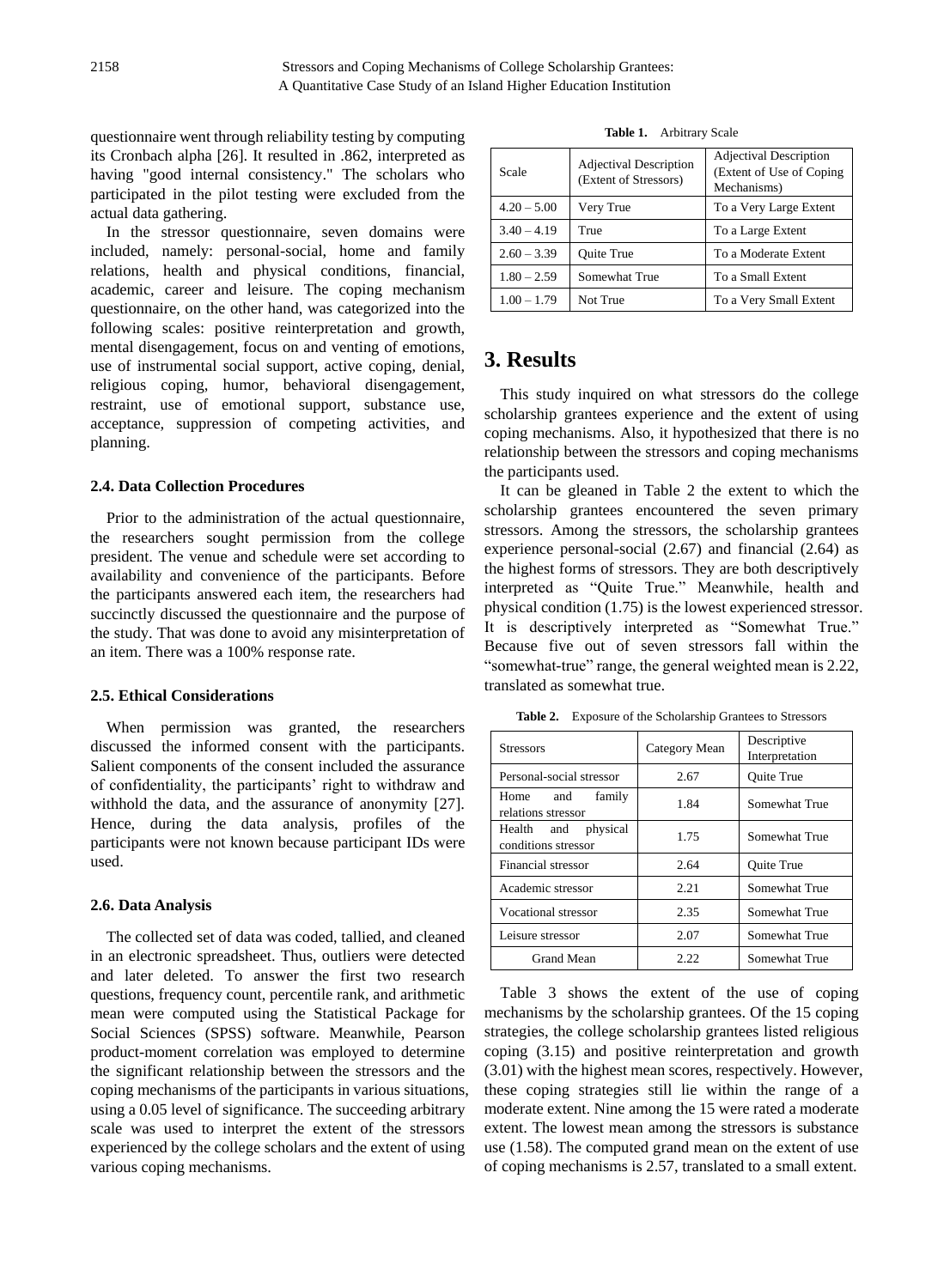**Table 3.** Extent of use of the Coping Mechanisms

| Coping<br>Mechanisms                          | Mean | Descriptive            |  |  |  |
|-----------------------------------------------|------|------------------------|--|--|--|
| Positive                                      |      | Interpretation         |  |  |  |
| Reinterpretation<br>and Growth                | 3.01 | to a moderate extent   |  |  |  |
| Mental Disengagement                          | 2.48 | to a moderate extent   |  |  |  |
| Focus on and Venting of<br>Emotions           | 2.56 | to a moderate extent   |  |  |  |
| Use of Instrumental Social<br>Support         | 2.82 | to a moderate extent   |  |  |  |
| <b>Active Coping</b>                          | 2.80 | to a moderate extent   |  |  |  |
| Denial                                        | 2.28 | to a small extent      |  |  |  |
| Religious Coping                              | 3.15 | to a moderate extent   |  |  |  |
| Humor                                         | 2.36 | to a small extent      |  |  |  |
| <b>Behavioral Disengagement</b>               | 2.46 | to a small extent      |  |  |  |
| Restraint                                     | 2.50 | to a small extent      |  |  |  |
| Use of Emotional Support                      | 2.63 | to a moderate extent   |  |  |  |
| Substance use                                 | 1.58 | to a very small extent |  |  |  |
| Acceptance                                    | 2.64 | to a moderate extent   |  |  |  |
| Suppression of Competing<br><b>Activities</b> | 2.54 | to a small extent      |  |  |  |
| Planning                                      | 2.81 | to a moderate extent   |  |  |  |
| <b>Grand Mean</b>                             | 2.57 | to a small extent      |  |  |  |

Table 4 shows the relationship of the stressors (rows) and the coping mechanisms (columns) of the scholarship grantees. Pearson's product-moment correlation was

calculated. It yielded a small to medium positive correlation between the financial stressor and 12 coping strategies. It should be noted that positive correlation means that as one variable gets larger, the other gets larger. In the table, the highest correlation coefficient is seen between vocational stressor and denial as a coping strategy (r=.323). They have a moderately positive correlation. Financial and use of emotional support have garnered the lowest correlation coefficient (r=122), interpreted as having a positive weak correlation. Furthermore, the table reveals that among the 12 significantly correlated coping mechanisms, the focus on venting of emotions has the highest correlational value *(r=0.274)*.

Meanwhile, it is observed that there is no significant relationship that exists when Family and Home Relations is correlated with different coping mechanisms. The data also reveals that the first stressor on Personal-Social has a significant relationship to the following coping mechanism such as mental disengagement, focus on and venting of emotions, denial, behavioral disengagement, restraint coping, and suppression and competing activities.

Results also revealed that eight coping mechanisms have been proven to affect academic stress significantly. Furthermore, the table shows that among the eight coping mechanisms, denial has the highest correlational value  $(r=0.317)$ . Table 4 shows that among the 15 coping mechanisms, nine manifested a significant correlation between vocational stress.

| <b>Variables</b>                     | <b>PS</b> | <b>HFR</b>               | <b>HPC</b>               | $\mathbf{F}$             | $\mathbf A$              | $\mathbf{V}$             | L         |
|--------------------------------------|-----------|--------------------------|--------------------------|--------------------------|--------------------------|--------------------------|-----------|
|                                      | r value   | r value                  | r value                  | r value                  | r value                  | r value                  | r value   |
| Positive Reinterpretation and Growth | --        | --                       | $\overline{\phantom{a}}$ | $.207**$                 | $-$                      | $\overline{\phantom{a}}$ | --        |
| Mental Disengagement                 | $.168**$  | $\overline{\phantom{a}}$ | $.214**$                 | $.162**$                 | $.175***$                | $.229**$                 | $.200**$  |
| Focus on Venting of Emotions         | $.203**$  | $\overline{a}$           | .199**                   | $.274**$                 | $.222**$                 | $.262**$                 | $.164***$ |
| Use of Instrumental Social Support   | $-$       | --                       | $- -$                    | $\overline{\phantom{a}}$ | $\overline{\phantom{m}}$ | $\overline{\phantom{m}}$ | $- -$     |
| Active Coping                        | $-$       | $\overline{\phantom{a}}$ | $- -$                    | $.191**$                 | $- -$                    | $\overline{\phantom{a}}$ | $- -$     |
| Denial                               | $.306**$  |                          | $.195***$                | .239**                   | $.317**$                 | $.323**$                 | $.304**$  |
| Religious Coping                     | --        | --                       | $-$                      | $\sim$ $-$               | $-$                      | $\overline{\phantom{a}}$ | $-$       |
| Humor                                | --        | н.                       | $.244**$                 | $-$                      | $.193**$                 | $.172**$                 | $.238**$  |
| <b>Behavioral Disengagement</b>      | $.274**$  | $\overline{a}$           | $- -$                    | $.207**$                 | $.267**$                 | $.219**$                 | $.275**$  |
| Restraint                            | $.180**$  | --                       |                          | $.233**$                 | $.180**$                 | $.162**$                 | $.210**$  |
| Use of Emotional Support             | --        | $\overline{\phantom{a}}$ | $.149**$                 | $.122**$                 | $.137**$                 | $.209**$                 | $.140**$  |
| Substance use                        | --        | $\overline{\phantom{a}}$ | $.187**$                 | $.150**$                 | $.201**$                 | $.169**$                 | $.216**$  |
| Acceptance                           | --        | $\overline{\phantom{a}}$ |                          | $.149*$                  |                          |                          |           |
| Suppression of Competing Activities  | $.143**$  | $\overline{\phantom{a}}$ | $.158**$                 | $.228**$                 | $.186**$                 | $.144***$                | $.172**$  |
| Planning                             | --        | --                       |                          | $.170**$                 | --                       | $-$                      | --        |

**Table 4.** Test of Significant Relationship between Students' Stressors and Coping Mechanisms

\*\*Significant at 0.05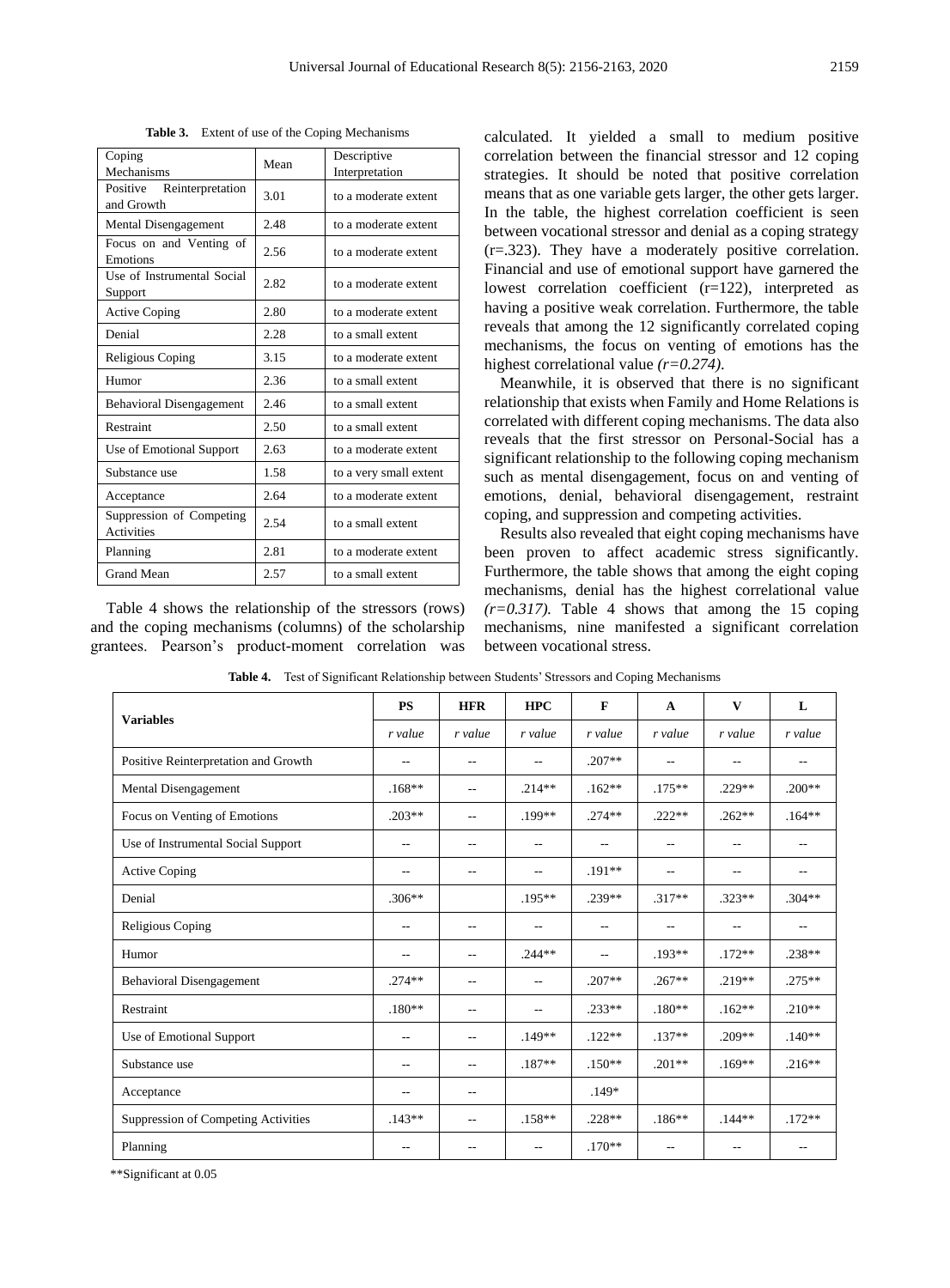Statistically, there is enough evidence to state a significant, moderately positive correlation between vocation stresses and coping mechanisms. These coping mechanisms revealed a significant effect of vocational stressors, but, among them, denial emerged to have the strongest correlation with vocation stress as it has the highest correlational value *(r=0.323).*

A significant positive correlation between leisure and the other nine coping mechanisms. They include mental disengagement focus on venting of emotions, denial, humor, behavioral disengagement, restraint coping, use of emotional support, substance use, and suppression using 0.05 value of alpha. Furthermore, with the analysis made, it was revealed that denial has the highest correlational value (r=304) as a coping mechanism to address vocational stress.

# **4. Discussion**

This quantitative case study aimed to find out the relationship between the stressors and coping mechanisms of college scholarship grantees in an island state-owned institution, which is geographically detached from the mainland Luzon in the Philippines. The researchers first identified the extent of the participants' experiences on the stressors and their use of coping mechanisms.

Generally, the scholarship grantees "somewhat experience" the seven stressors. With an overall mean of 2.67 and described as Quite True, the scholarship grantees usually have observed the existence of personal and social problems as a natural attribution to life. Only that there should be assistance from the community to help them get rid of these problems. This aligns with the studies of Elliot and Gramling [28] Macgeorge, Samter, & Gillihan [29], and Singh [30]. They claimed that college students having a great social circle could hamper stress and improve resilience. Such a social network can also decrease academic stress.

Some family issues are observed to be less likely experienced by the scholarship grantees. Meaning, there are no severe problems they feel against their family. Moreover, "Health and Physical Condition" is not entirely perceived as a stressor. Statistically, there is no enough evidence or indication that health problems or issues are challenging the students. It can be explained, therefore, that the health and physical conditions of the students are adequately maintained and given utmost attention. One main reason is that they are aware of the pros and cons of having weak body resistance that may affect their daily practice or even their health and studies.

Academic is considered a factor that drives students to feel uncomfortable with their learning environment. It can be dealt with further that as a scholar, good grades must become their primordial consideration or goal in order to maintain the grants provided. Students who are conscious

of this policy are, therefore, afraid of losing an opportunity to study with financial aid coming from private and public organizations. It further suggests that no matter what happens, that despite all the challenges these students will encounter in their degree, they still have the strong sense that they will not eventually give up in order to defend and justify their scholarship privileges. This is consistent with the study of Waghachavare, Dhumale, Kadam, and Gore [31], claiming that college students experienced a certain level of stress associated with academic factors.

In terms of their coping mechanism, religious coping refers to the use of religion or spiritual guidance as a vehicle for positive reinterpretation and growth. This reflects the pious nature of Filipinos that they cling to an Omnipotent Being when they are confronted with stressors. It is also consistent with the study of Qidwai, Tabassum, Hanif, and Khan [32] that most people use prayer to cope with stress and maintain good holistic health. Other studies [33-34] proved that religious involvement positively affects good health and is inversely related to distress.

Furthermore, among the 15 indicators, substance use is the least used coping mechanism with only a 1.58 mean rating. This implies that the grantees resort to substance use to a very small extent only. Hence, it suggests that most of the scholarship grantees do not find substance (alcohol, tobacco, or drugs) use as a good coping mechanism. This is consistent with the study of Pierceall and Keim [35]. However, it is inconsistent with the study of Bottorff, Johnson, Moffat, and Mulvogue [36]. The latter found that adolescent students use substance abuse like marijuana for stress relief.

Denial as a coping mechanism has the most significant correlational value of 0.306 as compared to other mechanisms. It implies that most of the respondents view denial as an ultimate way to overcome personal, social, and emotional challenges. Denial means trying to protect oneself by refusing to accept the truth about something that is happening in one's life. In the context of dealing with academic predicaments, the college scholarship grantees deny the existence of such a problem to reduce stress. Among the nine statistically significantly correlated coping mechanisms to leisure, denial also has the most significant relationship with the latter. It denotes that most of the scholarship grantees resort to using denial or ignoring the existence of leisure stress as a way to respond to the problem to reduce stress. Denial is beneficial at some point, but in the long run, it can cause some serious problems since it prevents one from dealing with issues that require action. In fact, Metzger et al. [37] claimed that students who generally use denial as a maladaptive coping strategy might be at increased risk of problematic behavioral and psychological outcomes, including problematic alcohol use. This implies the needs of the college scholarship grantees to be needing intervention in facing personal, social, and emotional stressors.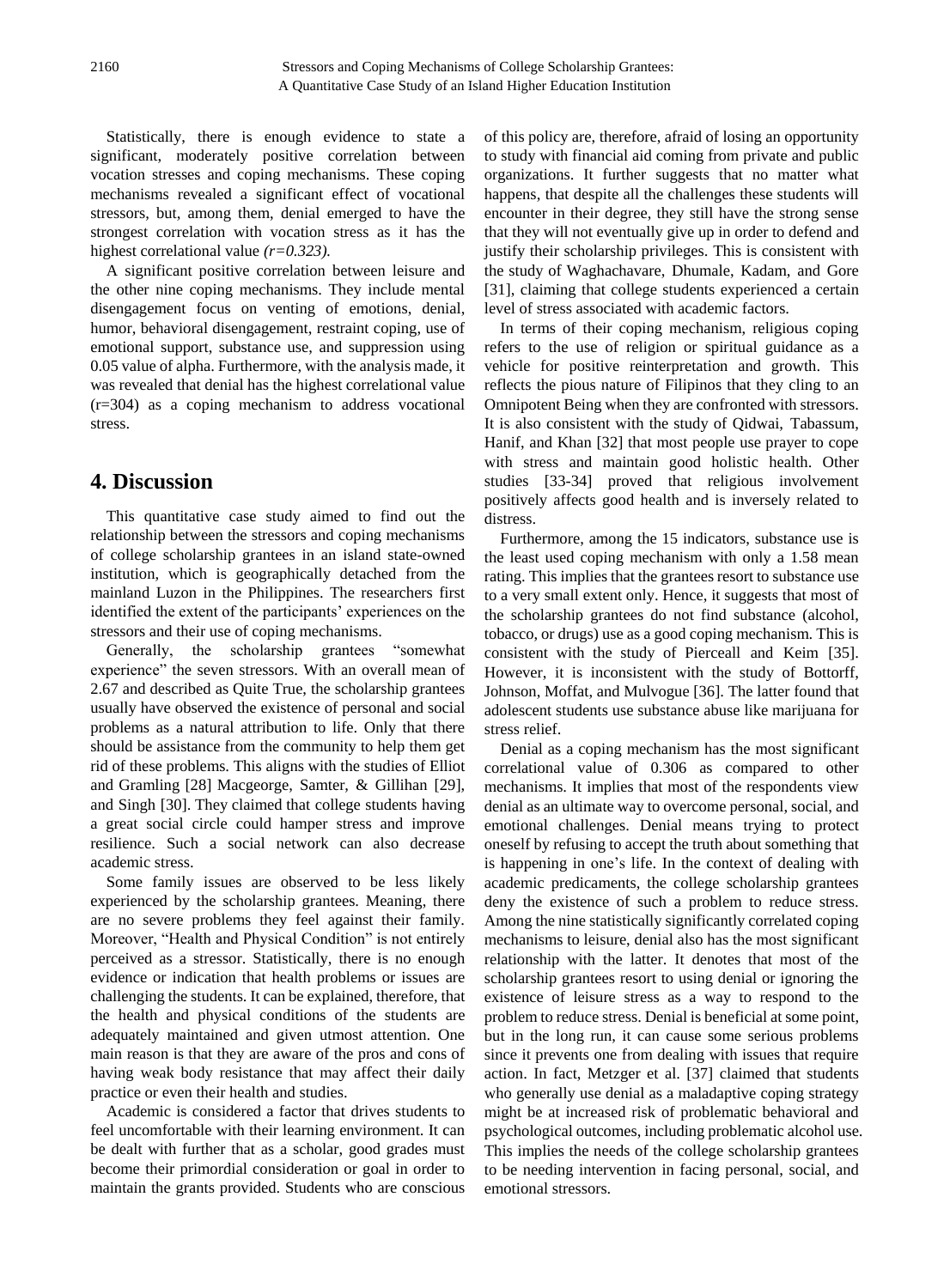The college scholarship grantees tend to rest on the stated mechanisms that have a great effect on coping with their weaknesses. The social environment is a significant contributory factor that causes challenges, and thus the school must take part in helping these students overcome their loopholes. This finding is being supported by Ramsay, Jones, and Barker [38], who noted that there is value in allowing students to face challenges; students also need support during times of transition. College students need to be able to see that their school's environment offers them support to reduce the stress associated with transitioning into a challenging environment.

There is no significant relationship that exists when family and home relations are correlated with different coping mechanisms. Meaning, the college scholarship grantees have encountered minuscule or not so grievous anxieties that do not require them to display the use of managing mechanisms to overcome the situations. Taking the positive side of this outcome, these scholars can manage themselves when confronted with issues in their respective families. It also stresses out that parents maintain intimate involvement in rearing up their children and undoubtedly modeled appropriate parental practices that influenced their children to adopt it positively. In support of this claim, the same perception is highlighted by the study conducted by Steinberg [39] that parental involvement in a child might have lasting effects on its behavior. It also asserts that conflict is a critical aspect of family functioning that often outweighs the influence of family structure on the child's development. He also reports that studies carried out have found that children's health and social development is most effectively promoted by love and at least some reasonable parental control.

Evidently, humor has the highest value of the correlation coefficient. It can be inferred that in most cases, they try to hide their physical conditions or generally, their health problems. They do it by spending their time with so much happiness, acts of humor, or even becoming humorous to others in order to ease the pain brought about by their physical conditions. Venting of emotions is the most used mechanism to respond to the financial stress that respondents are facing. It signifies that venting financial stress to others lightens up their financial burdens.

# **5. Conclusions and Implications**

Focused on college scholarship grantees, this quantitative case study found some significant relationship between the exposure of stressors and the extent of use of coping mechanisms. When faced with a particular stressor, they tend to use specific coping mechanisms. For instance, when their career choice or vocation stresses them, they tend to use denial as a coping mechanism. It has also found out that college scholars have the greatest extent of exposure to personal social and academic stressors, as they

are obliged to maintain their good academic standing to sustain their scholarship. The fact is that most of the participants in this study were teenagers and on the transition period of childhood to adulthood, it is no surprise that they are most probably confronted with personal-social stressors. Furthermore, it was discovered that the most used coping mechanism in this Filipino was religious coping. This speaks to the pious nature of the Filipinos that whenever they are confronted with problems, they lift them all up to the Highest Being. Resorting to substance use (e.g., alcohol, marijuana, cigarette, and the like.) would be the least choice of coping mechanism among the scholarship grantees.

Meanwhile, the results of this study could have ramifications in the Guidance and Counseling Services of the study site. It might want to consider the results in crafting a stress-management program for scholarship grantees. The program may focus on improving dysfunctional coping mechanisms of the scholarship grantees.

This study posits some limitations. First, it only used a quantitative approach, which may be lacking substantial reasons to explain the phenomenon. Future researchers may, therefore, want to use qualitative designs or a combination of both designs (mixed-methods) to add flesh to this case. Second, it is a single-case study; hence, the generalizability is weak. A multi-site study of comparative cases may be best considered to strengthen the evidence of determining causality and relationships. Third, the stressors are coping mechanisms that are lifted from a scale crafted outside the Philippines. Even if the questionnaires were slightly modified, perhaps, a study may yield a different set of findings if the stressor and coping scales are crafted using the context of the Filipinos. Thus, future researchers may want to develop a scale of stressors and coping mechanisms focusing on tertiary students in the Philippines and considering the peculiarities of the Filipino culture.

## **REFERENCES**

- [1] Erikson, E.H. Identity: youth and crisis. Norton & Co. 1968.
- [2] Piaget, J. Intellectual Evolution from Adolescence to Adulthood. Human Development, Vol. 15, 9-12.
- [3] Landow, M. V. Stress and mental health of college students. New York: Nova Science Publishers, 2006.
- [4] Patterson, J. M., McCubbin, H. I. Adolescent coping style and behaviors: Conceptualization and measurement. Journal of Adolescence, Vol. 10, No. 2, 163–186.
- [5] Seiffge-Krenke, I. Research monographs in adolescence. Stress, coping, and relationships in adolescence. Lawrence Erlbaum Associates, Inc. 1995
- [6] Dyson, R, Renk, K. Freshmen adaptation to university life: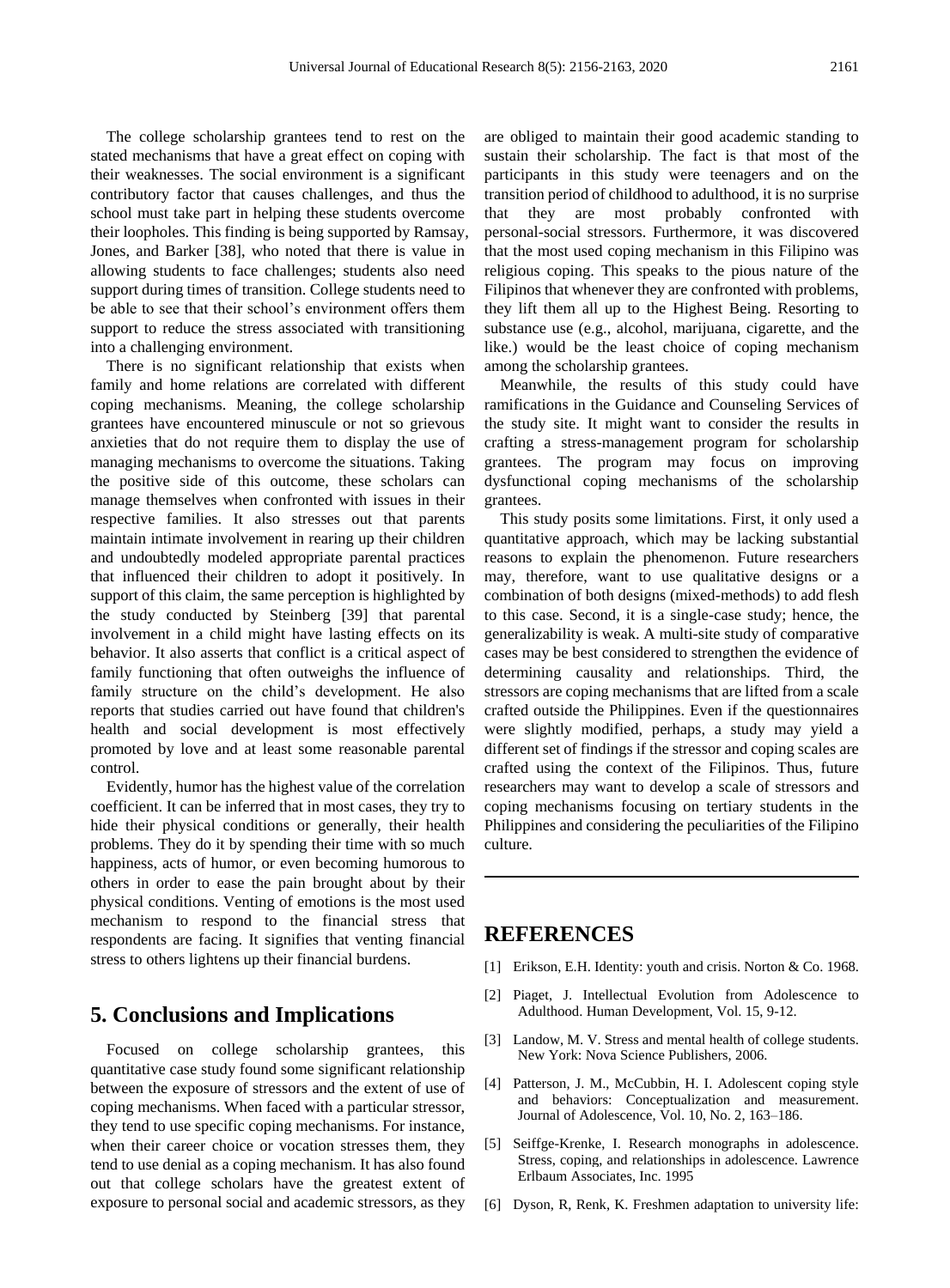depressive symptoms, stress, and coping. Journal of Clinical Psychology, Vol. 62, No. 10, 1231-1244.

- [7] Lazarus R. S. Emotions and interpersonal relationships: toward a person-centered conceptualization of emotions and coping. J. Pers. Vol. 74, 9–46.
- [8] Lazarus R. S., Folkman S. Stress, Appraisal and Coping. New York: Springer. 1984.
- [9] Carver, C. S., Scheier, M. F., Weintraub, J. K. Assessing coping strategies: A theoretically based approach. Journal of Personality and Social Psychology, Vol. 56, No. 2, 267-283.
- [10] Ang P., Huan S. Relationship between academic stress and suicidal ideation Testing for depression as a mediator using multiple regression. Child psychiatry and human development. Vol. 7, No. 2, 133-143.
- [11] Struthers, C.W., Perry, R.P., Menec, V.H. An Examination of the Relationship Among Academic Stress, Coping, Motivation, and Performance in College. Research in Higher Education. Vol. 41, 581–592.
- [12] Smith, T., Renk, K. Predictors of academic-related stress in college students: an examination of coping, social support, parenting, and anxiety. NASPA Journal, Vol. 44, 405-431.
- [13] Bouteyre, E., Maurel, M., & Bernaud, J.-L. Daily hassles and depressive. 2007.
- [14] Ogul, M., Gen çoz, T. Roles on perceived control and coping strategies on depressive and anxiety symptoms of Turkish adolescents. Psychological Reports, Vol. 93, No. 3, 659– 672.
- [15] Steinhardt, M., Dolbier, C. Evaluation of a Resilience Intervention to Enhance Coping Strategies and Protective Factors and Decrease Symptomatology. Journal of American College Health, Vol. 56, 445-453.
- [16] Yamasaki, M., Sasaki, Y. Determining Young's modulus of timber on the basis of a strength database and stress wave propagation velocity I: an estimation method for Young's modulus employing Monte Carlo simulation. J Wood Sci. Vol. 56, 269–275.
- [17] Wichianson, J. R., Bughi, S. A., Unger, J. B., Spruijt-Metz, D., Nguyen-Rodriguez, S. T. Perceived stress, coping and night-eating in college students. Stress and Health: Journal of the International Society for the Investigation of Stress, Vol. 25, No. 3, 235–240.
- [18] Pritchard, M., Wilson, G., Yamnitz, Ben. "What Predicts Adjustment Among College Students? A Longitudinal Panel Study". Journal of American College Health, Vol. 56, No. 1, 15-21.
- [19] Epel, E. S., Crosswell, A. D., Mayer, S. E., Prather, A. A., Slavich, G. M., Puterman, E., & Mendes, W. B. More than a feeling: A unified view of stress measurement for population science. Frontiers in Neuroendocrinology. 2018.
- [20] Koffer, R. E., Ram, N., Conroy, D. E., Pincus, A. L., Almeida, D. M. Stressor diversity: Introduction and empirical integration into the daily stress model. Psychology and Aging. 2016.
- [21] Yin, R. K. Case study research (4th ed.). Thousand Oaks, CA: Sage. 2009.
- [22] Marshall, C., Rossman, G. B. Designing qualitative research (4th ed.). Thousand Oaks, CA: Sage. 2006.
- [23] Stake, R. The art of case research. Thousand Oaks, CA: Sage. 1995.
- [24] NIkakul, F. Stressors and coping mechanisms of students. Unpublished Master's Thesis. 2007
- [25] Carver, C. S., Scheier, M. F., Weintraub, J. K. Assessing coping strategies: A theoretically based approach. Journal of Personality and Social Psychology, Vol. 56, No. 2, 267-283.
- [26] Bulusan, F., Antonio, R., Dumaga, S. Correct Me If I'm Wrong: Exploring the Attitudes and Preferences of ESL Learners on Oral Corrective Feedback in A Multicultural Milieu. ASIAN ESP, Vol. 15, No. 2, 83–104.
- [27] Bulusan, F. College ESL Learners' Politeness in Using Linguistic Taboos and Euphemisms: Looking Through the Socio-Pragmatic Lens. International Journal of English Linguistics. Vol. 9, No. 3, 148-157.
- [28] Elliott, T. R., Gramling, S. E. Personal assertiveness and the effects of social support among college students. Journal of Counseling Psychology, Vol. 37, No. 4, 427–436.
- [29] MacGeorge, E. L., Samter, W., Gillihan, S. J. Academic stress, supportive communication, and health. Communication Education, Vol. 54, 365-372.
- [30] Singh, P. Bridging Social Group in Coping Psychological Problems. International Journal of Engineering Technology, Management and Applied Sciences, Vol. 4, No. 1, 108-112.
- [31] Waghachavare, V. B., Dhumale, G. B., Kadam, Y. R., Gore, A. D. A study of stress among students of professional colleges from an urban area in India. Sultan Qaboos University Med J. Vol. 13, No. 3, 429-436.
- [32] Qidwai, W., Tabassum, R., Hanif, R., Khan, F. H. Belief in prayers and its role in healing among family practice patients visiting a teaching hospital in Karachi, Pakistan. Pakistan Journal of Medical Science, Vol. 25, No. 2, 182-189.
- [33] Ellison, C., Boardman, D. J., Williams, D., Jackson, S. J. Religious Involvement, Stress, and Mental Health: Findings from the 1995 Detroit Area Study. Social Forces, Vol. 80, No. 1, 215-249.
- [34] Fabricatore, N. A., Handal, P., Fenzel, M. Personal spirituality as a moderator between stressors and subjective well-being. Journal of psychology and theology. Vol. 28, No. 3, 221-228.
- [35] Pierceall, E. A., Keim, M. C. Stress and Coping Strategies Among Community College Students. Community College Journal of Research and Practice, Vol. 31, No. 9, 703-712.
- [36] Bottorff, J. L., Johnson, J. L., Moffat, B. M., Mulvogue, T. Relief-oriented use of marijuana by teens. Substance Abuse Treatment, Prevention, and Policy. Vol. 4, No. 1, 7.
- [37] Metzger, I. W., Blevins, C., Calhoun, C. D., Ritchwood, T. D., Gilmore, A. K., Stewart, R., Bountress, K. E. An examination of the impact of maladaptive coping on the association between stressor type and alcohol use in college. Journal of American College Health.